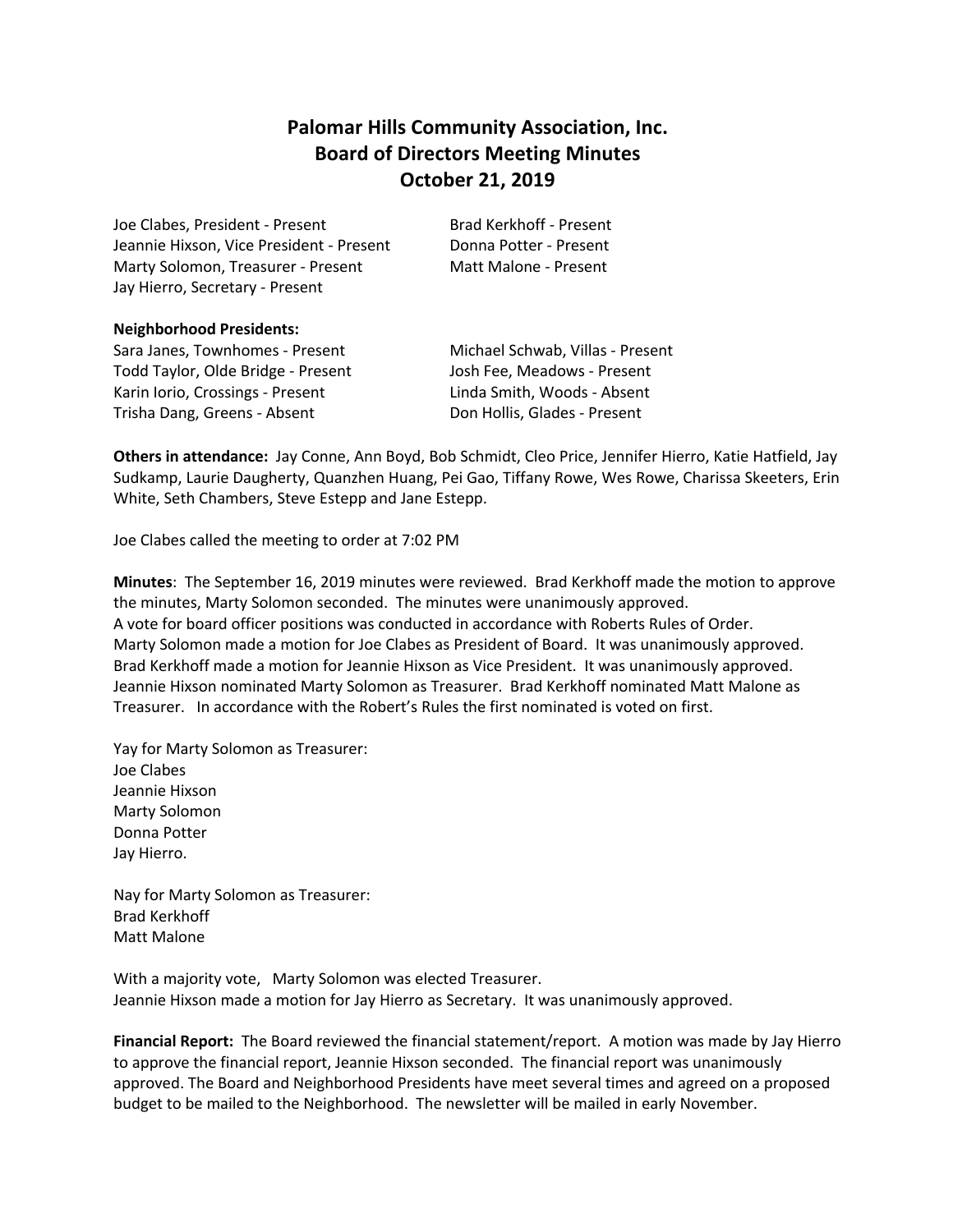# **Neighborhood Reports:**

Glades- Don Hollis said he had a meeting with the new residential developer (Jake). Allegedly Jake has made changes to the development plan.

Greens - Trish Dang Absent.

Meadows - Josh Fee stated that the South Elkhorn Craft Fair gave a preview for Madrone Way traffic. It looks to be complete. There was a discussion regarding the traffic on Madrone Way. Cindy Russell stated she was working with city engineers to see if a traffic study can be completed. This is the first step to getting a stop sign or traffic calming measures.

Olde Bridge - Todd Taylor - Nothing to report.

Townhomes - Sara Janes stated the officers of the Townhomes have changed and as such signers on the account need to be added and one deleted. There was a motion to adjust the October 2019 minutes to reflect the changes. Brad Kerkhoff made the motion to add as signer to the Townhome checking account with City National Bank the following: Sara Janes and Ravi Radhakdrishnan and remove Leah Tolliver and Tom Peters as signers. Jay Hierro seconded the motion. It was unanimously approved. Crossings - Karin Iorio - Nothing to report.

Villas - Mike Schwab requested talking to the city about painting "No Parking" on Valencia Drive in the Villas.

**Modifications:** Katie Hatfield of 2005 Glade Lane was present for her request for a 6' Dog Ear Cedar Shadowbox fence. Ms. Hatfield is asking for an exception for a 6' fence due to the grade of her backyard, privacy from neighbors and due to having a boxer dog that could potentially jump a mandated (Green Book) 5' fence. There was discussion regarding the exception request. Jay Hierro made a motion to grant an exception however Board President Joe Clabes stated the neighbors of Ms. Hatfield need to be notified to see if they have objections to a 6' fence. Joe Clabes informed Ms. Hatfield that the board would vote on the request via email.

#### **Social Committee:** Nothing to report.

**Old Business:** Nothing to report.

#### **New Business:**

**Residence Business -** Laurie Daugherty, a resident of The Woods, discussed her concerns related to the July 15, 2019 amendment of the Greenbook including the language of the amendment giving the Presidents the right to change the procedures by which elected. She acknowledged that the Board of Directors with 75% approval of the eight Neighborhood Presidents had the power and authority to pass the July 25, 2019 Amendment and cause it to be recorded. She stated that the purpose and language of the Amendment was not shared with all members of the Association prior to its passing and members of the Association were not given an opportunity to ask questions or suggest alternative language. She also presented a handout related to other practices she believes the HOA should review. Due to the length of discussion and the fact the Board had not received the handout prior to the meeting, this issue will be on the agenda at the November meeting.

Residents of Olde Bridge discussed safety concerns regarding the gate at Olde Bridge, which has been broken since July 2019. A resident also stated the entrance gate is being held up by rope and a stick. There were several residents of Olde Bridge that voiced their concerns for the safety of the neighborhood and requested answers from their Neighborhood President.